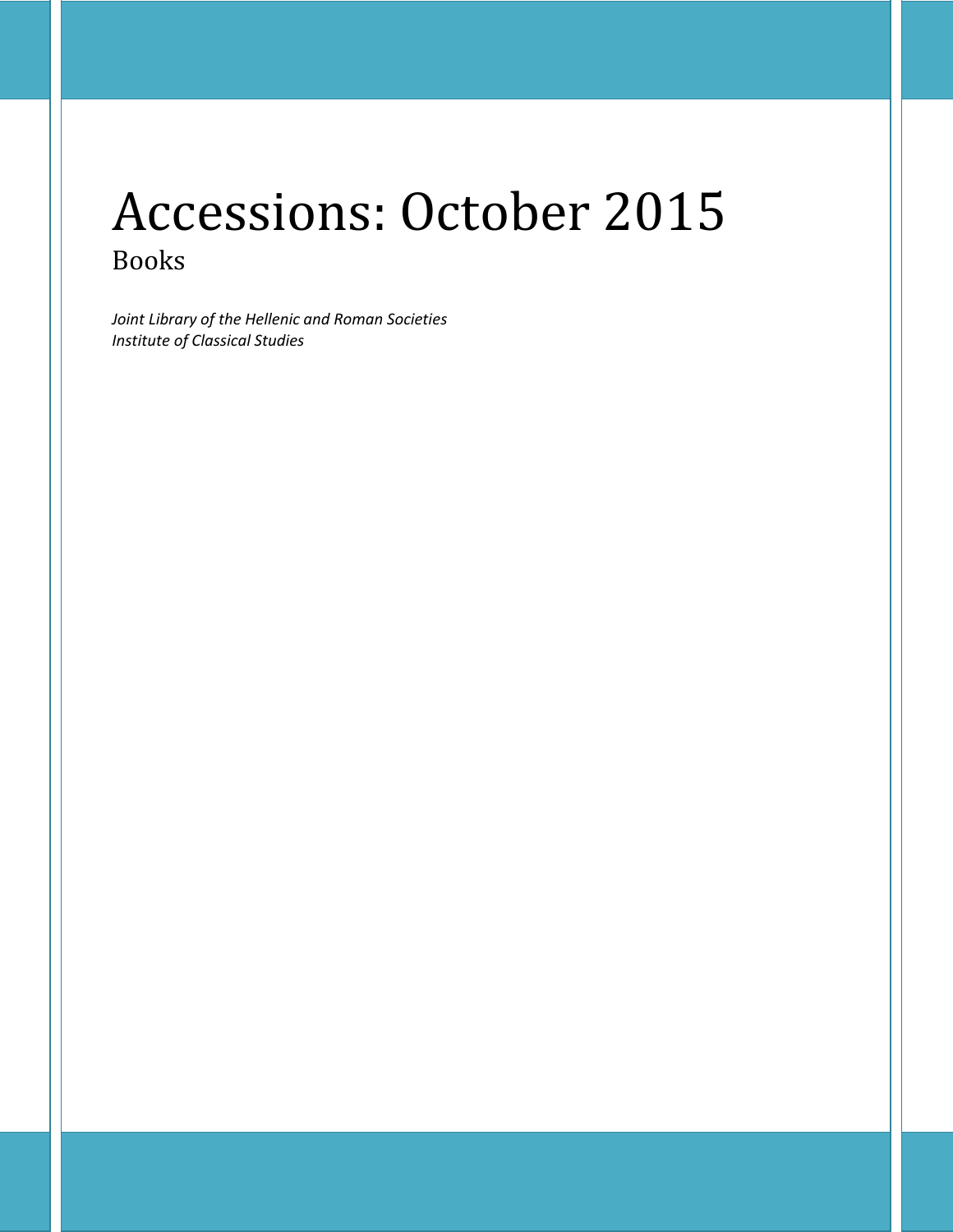# **Table of Contents**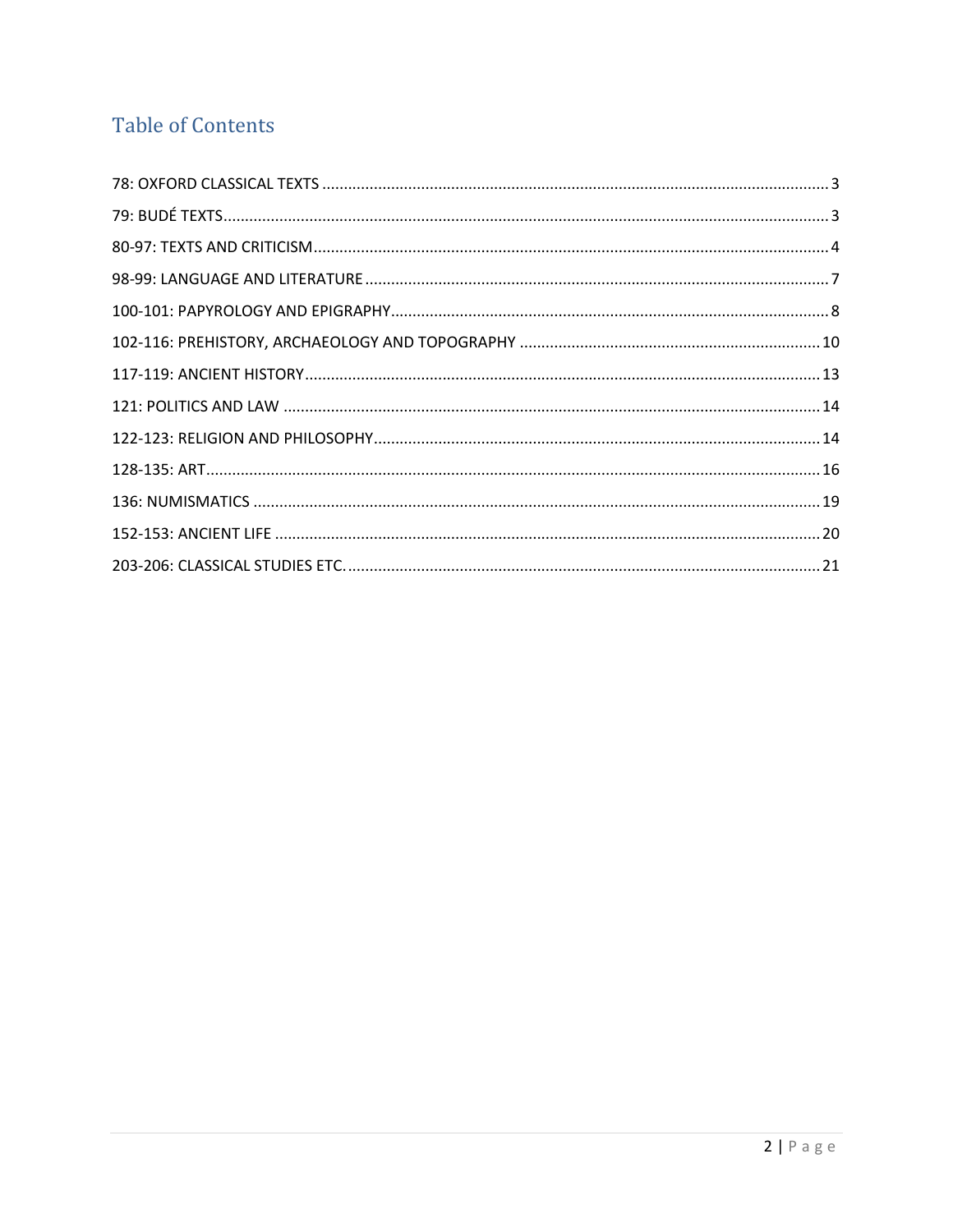# <span id="page-2-0"></span>**78: OXFORD CLASSICAL TEXTS**

78 Copy 1: CAE. Caesar, Julius. C. Iuli Caesaris commentariourum : libri III De bello civili / recognovit brevique adnotatione critica instruxit C. Damon. Scriptorum classicorum bibliotheca Oxoniensis. Oxonii : E Typographeo Clarendoniano, 2015. cviii, 227 p. : geneal. tables ; 20 cm. 0199659745 (hbk.). 9780199659746 (hbk.) : £40.00. R.

# <span id="page-2-1"></span>**79: BUDÉ TEXTS**

79: DIO. Diodorus, Siculus. Bibliothèque historique. Tome 5, Livre V, Livre des îles / Diodore de Sicile ; texte établi et traduit par Michel Casevitz ; présenté et commenté par Anne Jacquemin. Collection des universités de France. Série grecque ; 516. Paris : Les Belles Lettres, 2015. xlviii, 373 [i.e. 486] p. : 2 maps ; 20 cm. 2251006001 (pbk.). 9782251006000 (pbk.) : €63.00. H.

79: JOH. John, the Prophet, Saint. Description du tableau cosmique / Jean de Gaza ; texte établi et traduit par Delphine Lauritzen. Collection des universités de France. Série grecque ; 515. Paris : Les Belles Lettres, 2015. c, 277 [i.e.323] p. ; 20 cm. 2251005994 (pbk.). 9782251005997 (pbk.): €65.00.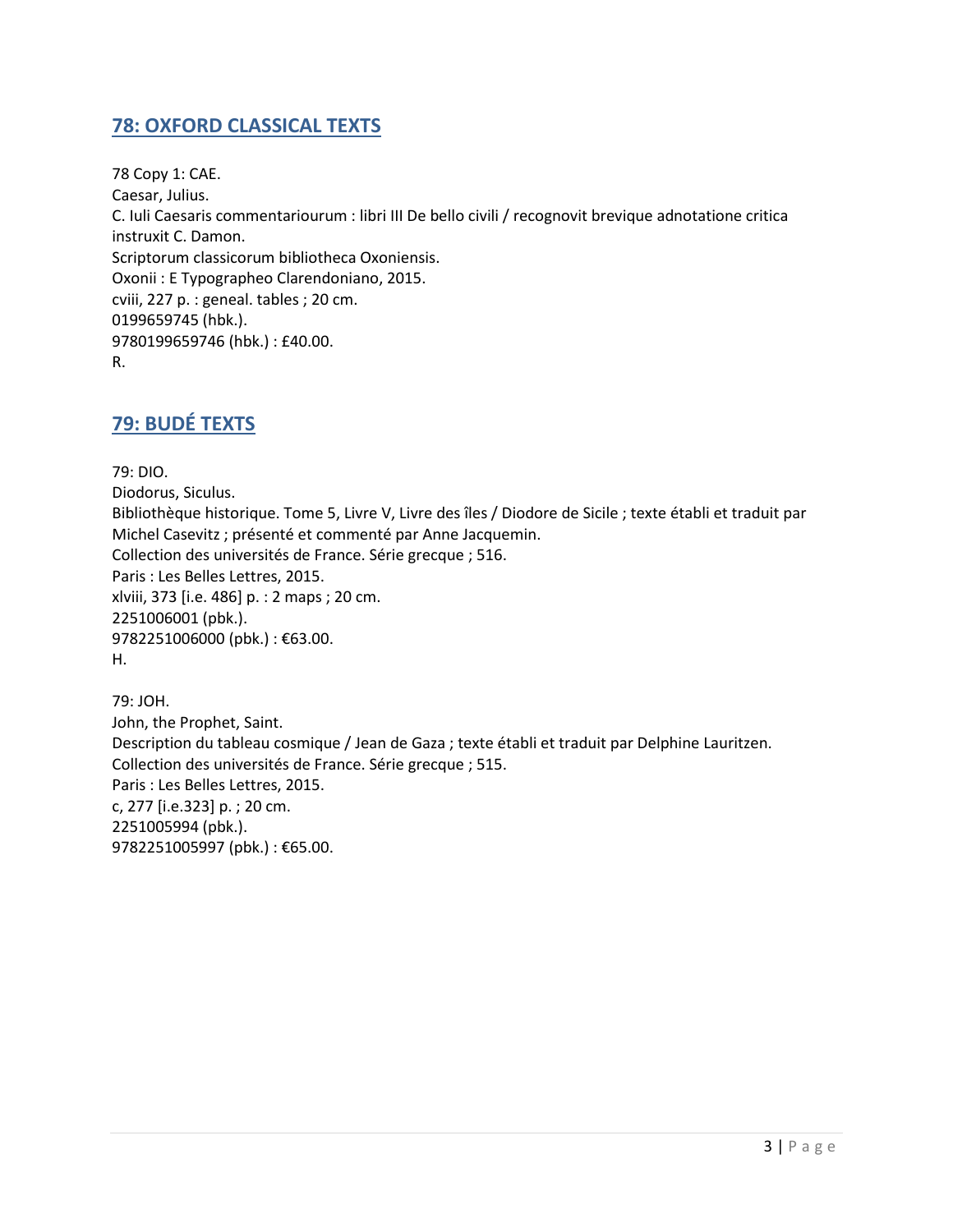#### <span id="page-3-0"></span>**80-97: TEXTS AND CRITICISM**

80.2C: SMI. Smith, Steven D., 1974- Man and animal in Severan Rome : the literary imagination of Claudius Aelianus / Steven D. Smith. Greek culture in the Roman world. Cambridge : Cambridge University Press, 2014. xii, 308 p. : 9 ill. ; 24 cm. 1107033985 (hbk.). 9781107033986 (hbk.) : £65.00 / \$99.00. H. or R.

81.17.

Apuleius.

Apología o discurso sobre la magia en defensa propia ; Floridas ; [prólogo de El dios de Sócrates ] / Apuleyo de Madauros ; introducción, traducción y notas de Juan Martos. Alma mater : colección de autores griegos y latinos. Madrid : Consejo Superior de Investigaciones Científicas, 2015. cvi, 257 p. ; 22 cm. 8400099435 (hbk.). 9788400099435 (hbk.) : €53.00.

81.27N: DIB. Di Bari, Marta F., 1981- Scene finali di Aristofane : Cavalieri, Nuvole, Tesmoforiazuse / Marta F. Di Bari. Prosopa ; 7. Lecce : Pensa multimedia, 2013. 525 p. ; 21 cm. 8867601180 (pbk.). 9788867601189 (pbk.) : €38.00.

83.22E: DAM. Damon, Cynthia, 1957- Studies on the text of Caesar's Bellum civile / Cynthia Damon. 1st ed. Oxford : Oxford University Press, 2015. vi, 329 p. ; 23 cm. 0198724063 (hbk.). 9780198724063 (hbk.) : £70.00. R.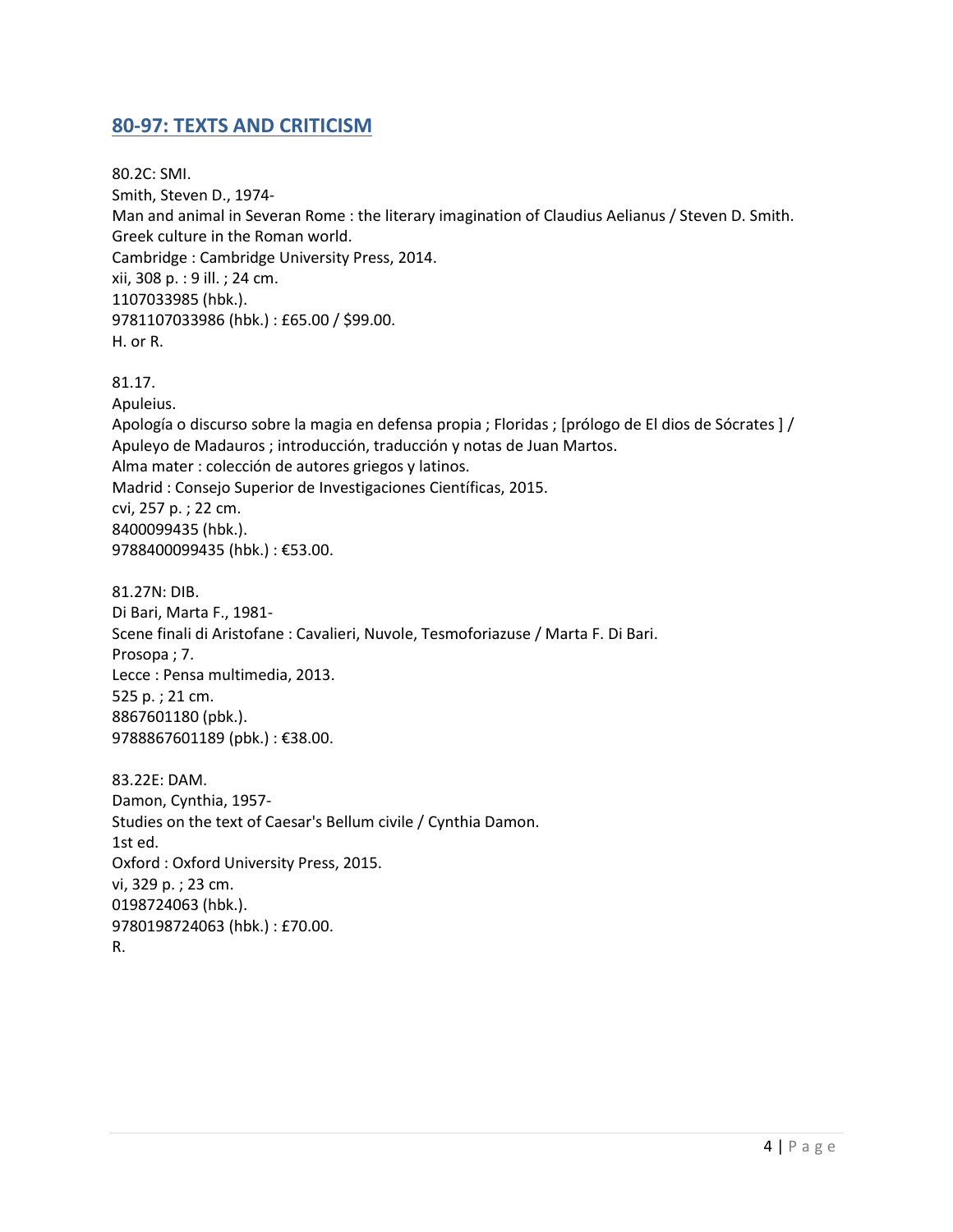85.13A. Wallace, Robert W., 1950- Reconstructing Damon : music, wisdom teaching, and politics in Perikles' Athens / Robert W. Wallace. 1st ed. Oxford : Oxford University Press, 2015. xiii, 223 p. : ill. ; 23 cm. 0199685738 (hbk.). 9780199685738 (hbk.) : £55.00. H. 87.32C: SCU. Scully, Stephen, 1947- Hesiod's Theogony : from Near Eastern creation myths to Paradise Lost / Stephen Scully. New York, NY ; Oxford : Oxford University Press, 2015. x, 268 p. ; 25 cm. 0190253967 (hbk.). 9780190253967 (hbk.) : £55.00. H. 89.40C: NOR. Lucretius and the early modern / edited by David Norbook, Stephen Harrison, Philip Hardie. Classical presences. Oxford : Oxford University Press, 2016. xiii, 313 p. : facsims, geneal.table ; 22 cm. 0198713843 (hbk.). 9780198713845 (hbk.) : £65.00. R. 90.12C: HUR. Hurst, Andre. Dans les marges de Menandre / Andre Hurst. Recherches et rencontres ; 33. Geneve : Librairie Droz S.A., 2015. 174 p. ; 23 cm. 2600018883 (pbk.). 9782600018883 (pbk.) : €32.90. H. 92.3: KAH. Kahn, Charles H. Plato and the post-Socratic dialogue : the return to the philosophy of nature / Charles H. Kahn. Cambridge ; New York : Cambridge University Press, 2013. xvi, 249 p. ; 24 cm. 1107031451 (hbk.). 9781107031456 (hbk.) : £64.99 / \$99.99. H.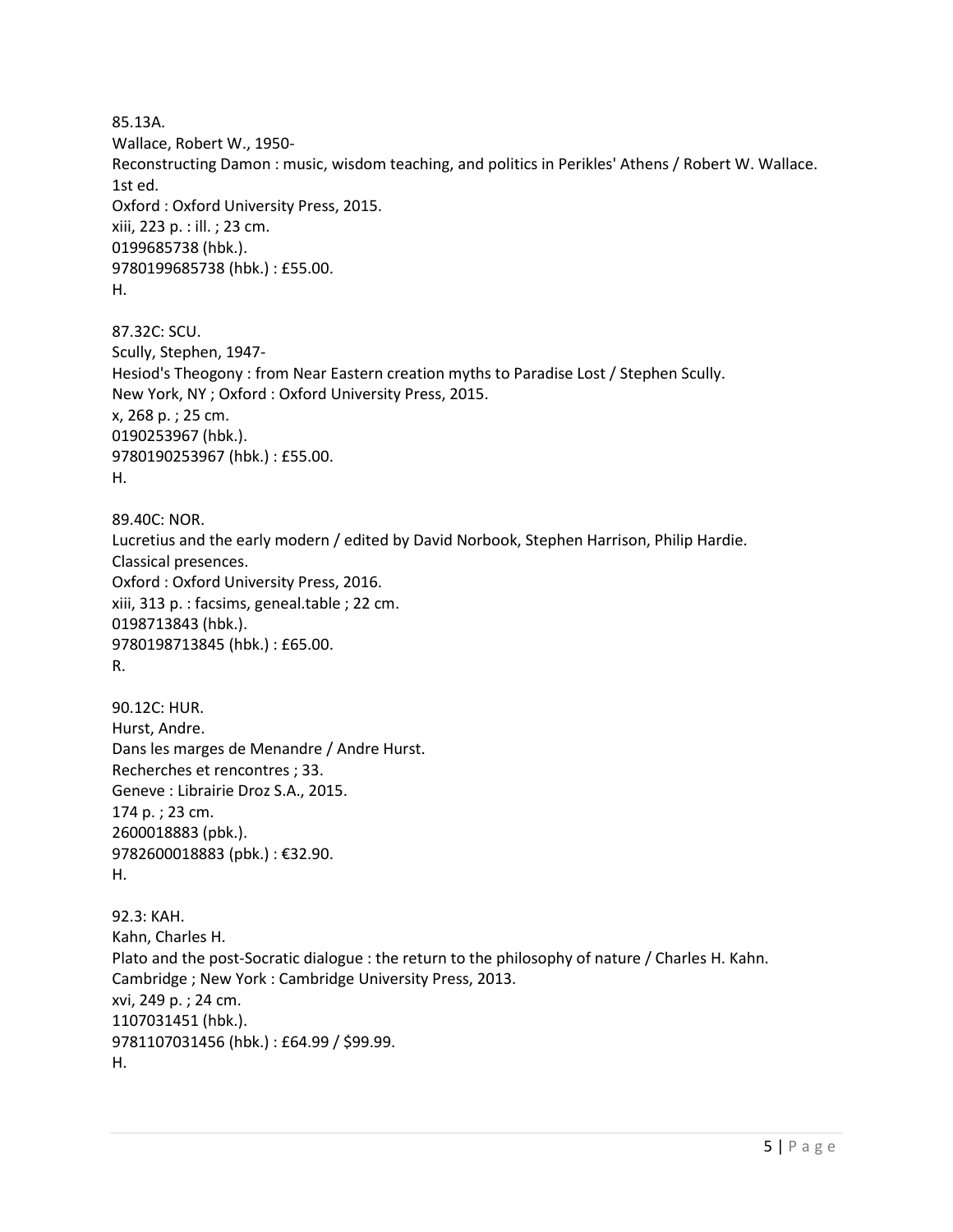93.1U: GON. Gonçalves, Rodrigo Tadeu. Performative Plautus : sophistics, metatheater and translation / by Rodrigo Tadeu Gonçalves. Newcastle upon Tyne : Cambridge Scholars Publishing, 2015. xx, 110 p. ; 22 cm. 1443882577 (hbk.). 9781443882576 (hbk.) : £41.99. R. 93.24.

Porphyry, approximately 234-approximately 305. Porphyry's commentary on Ptolemy's Harmonics : a Greek text and annotated translation / Andrew Barker. Cambridge : Cambridge University Press, 2015. vi, 581 p. : ill. ; 24 cm. 1107003857 (hbk.). 9781107003859 (hbk.) : £100.00 / \$160.00. H.

94.2H: CAM. The Cambridge companion to Seneca / edited by Shadi Bartsch, Alessandro Schiesaro. Cambridge companions to literature. New York, NY ; Cambridge : Cambridge University Press, 2015. x, 361 p. ; 23 cm. 1107035058 (hbk.). 9781107035058 (hbk.) : £55.00 / \$85.00. 1107694213 (pbk.). 9781107694217 (pbk.) : £19.99 / \$32.99. R.

```
95.7M: RHO. 
Rhodes, P. J. (Peter John), 1940-
Thucydides / P.J. Rhodes.
1st ed.
Ancients in action. 
London ; New York : Bloomsbury Academic, an imprint of Bloomsbury Pub. Plc, 2015.
x, 92 p. ; 22 cm.
1472523997 (pbk.). 
9781472523990 (pbk.) : £16.99. 
9781472522078 (epub). 
9781472526588 (epdf). 
H.
```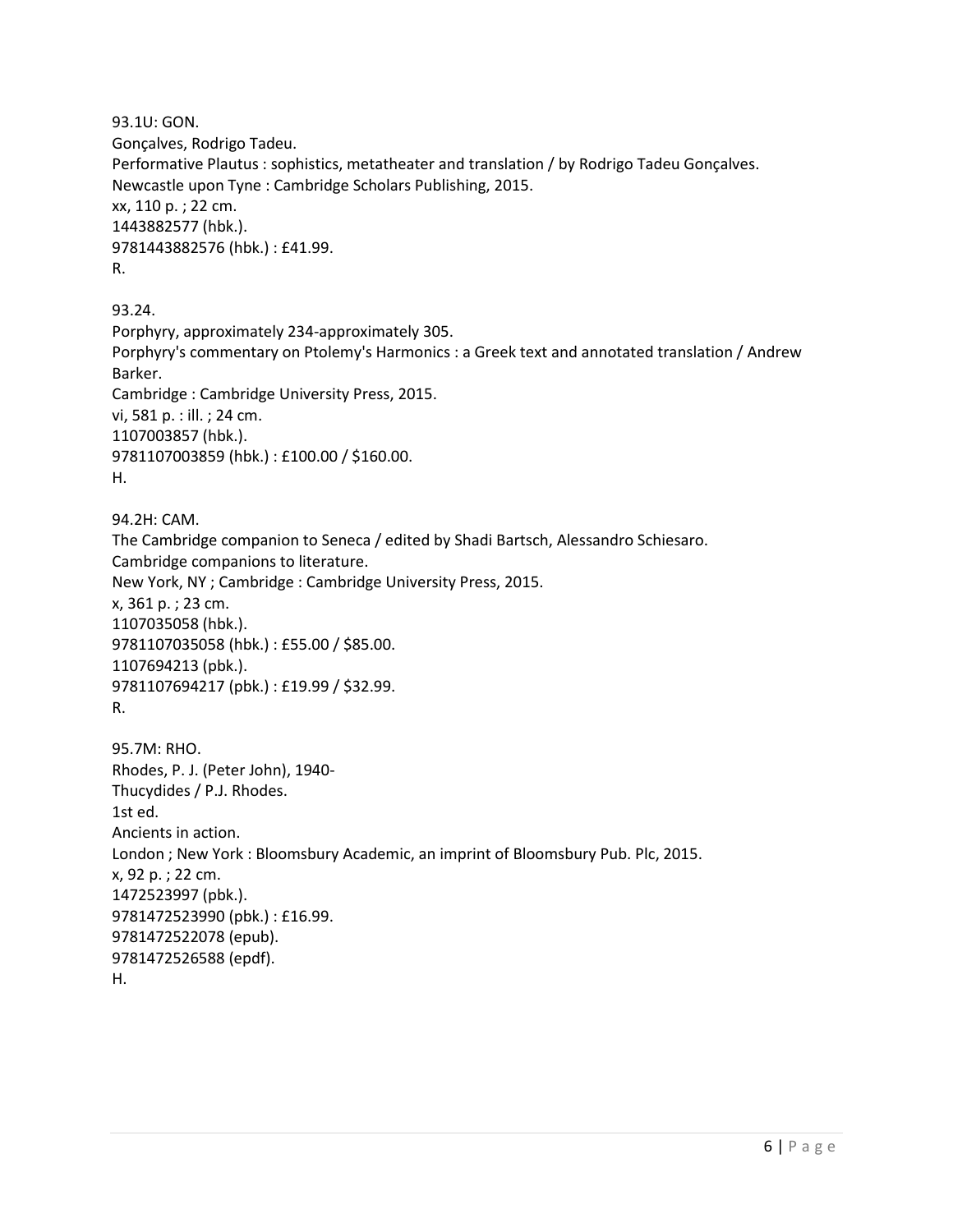ST.7.

La représentation du "couple" Virgile-Ovide dans la tradition culturelle de l'Antiquité à nos jours / Séverine Clément-Tarantino, Florence Klein (dir.) ; [contributeurs, Laetitia Bossart ... [et al.]]. Cahiers de philologie ; v. 32. Cahiers de philologie. Série Apparat critique. Villeneuve d'Ascq : Presses universitaires du Septentrion, 2015. 419 p. : col. ill. ; 24 cm. 2757409069 (pbk.). 9782757409060 (pbk.) : €29.00.

X97.36.

Die Fragmente der Historiker: Ephoros von Kyme (FGrHist 70) und Timaios von Tauromenion (FGrHist 566) / übersetzt und kommentiert von Barbara Gauger und Jörg-Dieter Gauger. Bibliothek der griechischen Literatur ; Bd 77. Stuttgart : Anton Hiersemann, 2015. v, 368 p. ; 24 cm. 3777215066 (hbk.). 9783777215068 (hbk.) : €198.00. H.

#### <span id="page-6-0"></span>**98-99: LANGUAGE AND LITERATURE**

99A.1: MOV.

E barbatulis puellisque : actas del II congreso nacional Ganimedes de investigadores noveles de filología clásica / Mirela Movellán Luis, Rodrígo Verano Liaño (eds.). Sevilla : Universidad de Sevilla, 2015. 284 p. ; 24 cm. 8494306758 (pbk.). 9788494306754 (pbk.).

99C: DOE. Doerries, Bryan. The theatre of war : what ancient Greek tragedies can teach us today / Bryan Doerries. Melbourne ; London : Scribe, 2015. [xi], 284 p. ; 21 cm. 1925228274 (pbk.). 9781925228274 (pbk.) : £14.99.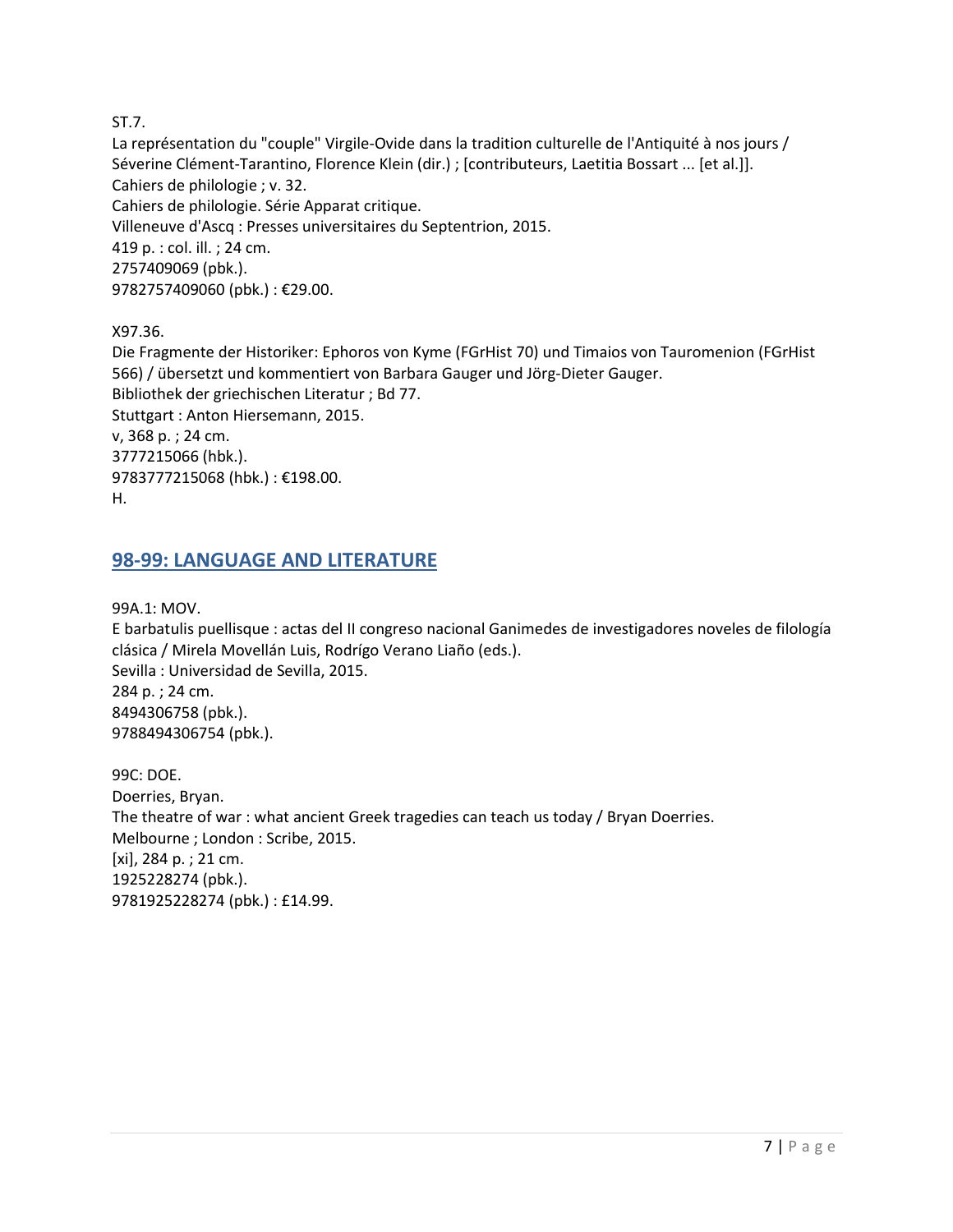99C: GRI. Griffith, Mark. Greek satyr play : five studies / Mark Griffith. 1st ed. California classical studies ; no. 3. Berkeley, CA : California Classical Studies, Dept of Classics, Univ. of California, 2015. xiii, 188 p. : 12 ill. ; 23 cm. 1939926041 (pbk.). 9781939926043 (pbk.) : \$29.95. H.

99G: WIS. Wiseman, T. P. (Timothy Peter), 1940- The Roman audience : classical literature as social history / T. P. Wiseman. Oxford : Oxford University Press, 2015. xi, 327 p., [4] p. of plates : ill. (some col.), map, plans ; 25 cm. 0198718357 (hbk.). 9780198718352 (hbk.) : £65.00. R.

99H: MAC. McAuley, Mairéad. Reproducing Rome : motherhood in Virgil, Ovid, Seneca, and Statius / Mairéad McAuley. Oxford studies in classical literature and gender theory. Oxford : Oxford University Press, 2016. x, 449 p. ; 24 cm. 0199659362 (hbk.). 9780199659364 (hbk.) : £90.00. R.

ST.7.

Roman comedy : performance, pedagogy, and research / Meredith E. Safran, guest co-editor. The Classical Journal ; vol. 111, no. 1, Oct-Nov. 2015. Monmouth, IL : Classical Association of the Middle West and South, 2015. 132 p. ; 23 cm.

## <span id="page-7-0"></span>**100-101: PAPYROLOGY AND EPIGRAPHY**

PEP.

Papyrology AD 2013 : 27th international congress of papyrology : keynote papers / [editors Tomasz Derda, Adam Łajtar, Jakub Urbanik].

The journal of juristic papyrology ; vol. 43 (2013).

Warszawa : University of Warsaw, Institute of Archaeology, 2014.

441 p. : ill., ports ; 23 cm.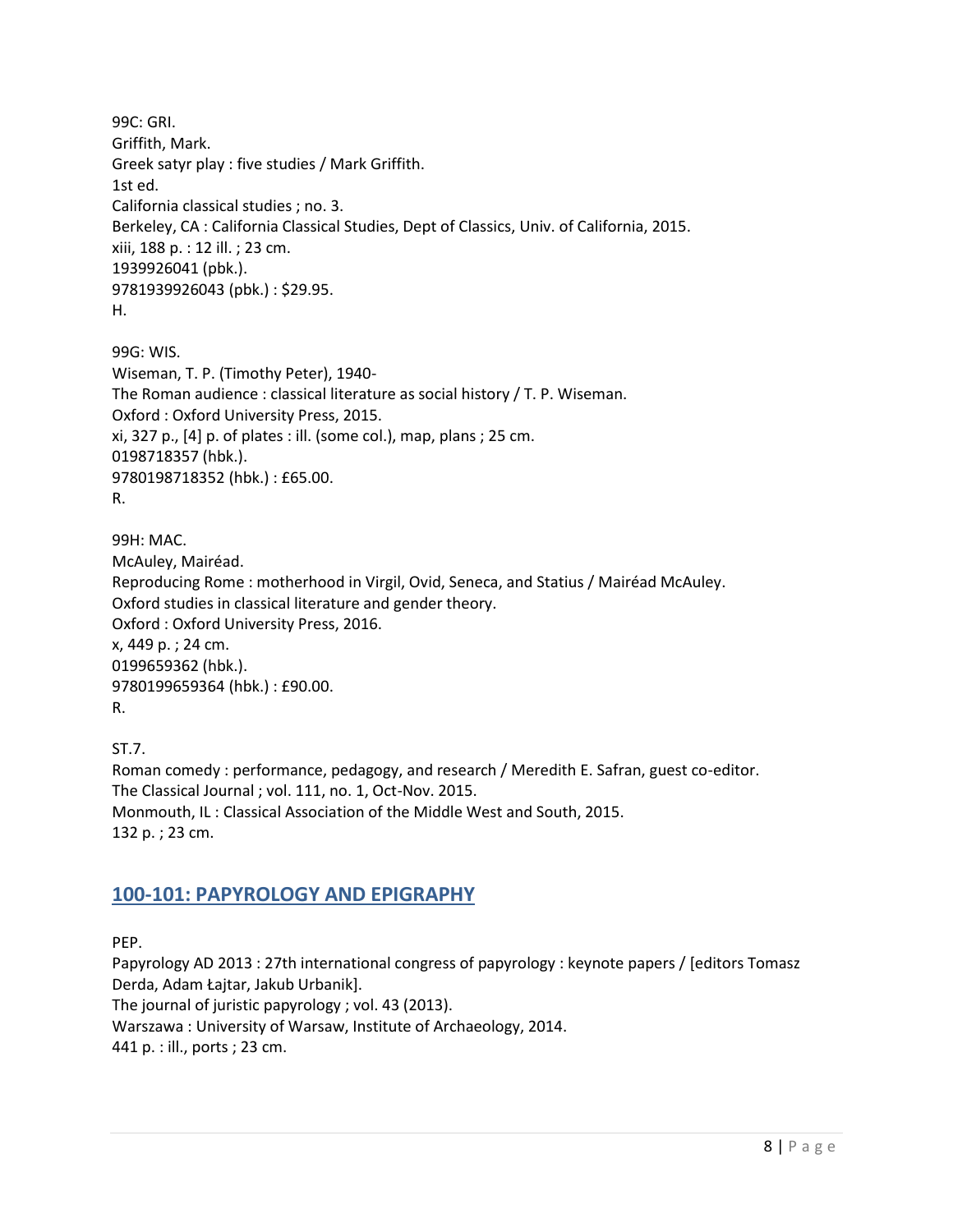100H.2: DEH.

Écrire la magie dans l'antiquité : actes du colloque international (Liège, 13-15 octobre 2011) / textes rassemblés et édités par Magali De Haro Sanchez. Papyrologica Leodiensia ; 5. Liège : Presses Universitaires de Liège, 2015. 360 p., 15 p. of col. plates : ill., facs. ; 24 cm. 2875620657 (pbk.). 9782875620651 (pbk.) : €42.00. R.

online. Panosa, M. Isabel. Inscripcions ibèriques de les comarques de Tarragona (IICT) / M. Isabel Panosa Domingo. Trama (Institut Català d'Arqueologia Clàssica) ; 2. Tarragona : Institut Català d'Arqueologia Clàssica, 2015. 155 p. 8494056557 (online). 9788494056550 (online).

101G.2: EPI. Petrounakos, Spyros G. Hoi epigraphes tou theatrou tēs polēs tēs archaias Epidaurou / Spyros G. Petrounakos. Vivliothēkē Sophias N. Saripolou ; 121. Athēna : Ethniko kai Kapodistrias Panepistēmio Athēnōn, Philosophikē Scholē, 2015. 415 p. : ill. ; 24 cm. 9605260298 (pbk.). 9789605260293 (pbk.). H.

101N: ANE. Eortes kai agōnes stēn archaia Athēna : epilogē epigraphikōn martyriōn : katalogos ekthesēs to Epigraphikou Mouseiou / epimeleia Sophia Anezirē. Athēna : Hypourgeio Politismou, Epigraphiko Mouseio, 2014. 67 p. : ill. ; 24 cm. 9608986257 (pbk.). 9789608986251 (pbk.).

101P.3: MAC. McDonald, Katherine, 1987- Oscan in southern Italy and Sicily : evaluating language contact in a fragmentary corpus / Katherine McDonald. Cambridge classical studies. Cambridge : Cambridge University Press, 2015. xix, 306 p. : ill., maps ; 23 cm. 1107103835 (hbk.). 9781107103832 (hbk.) : £64.99 / \$99.99. R.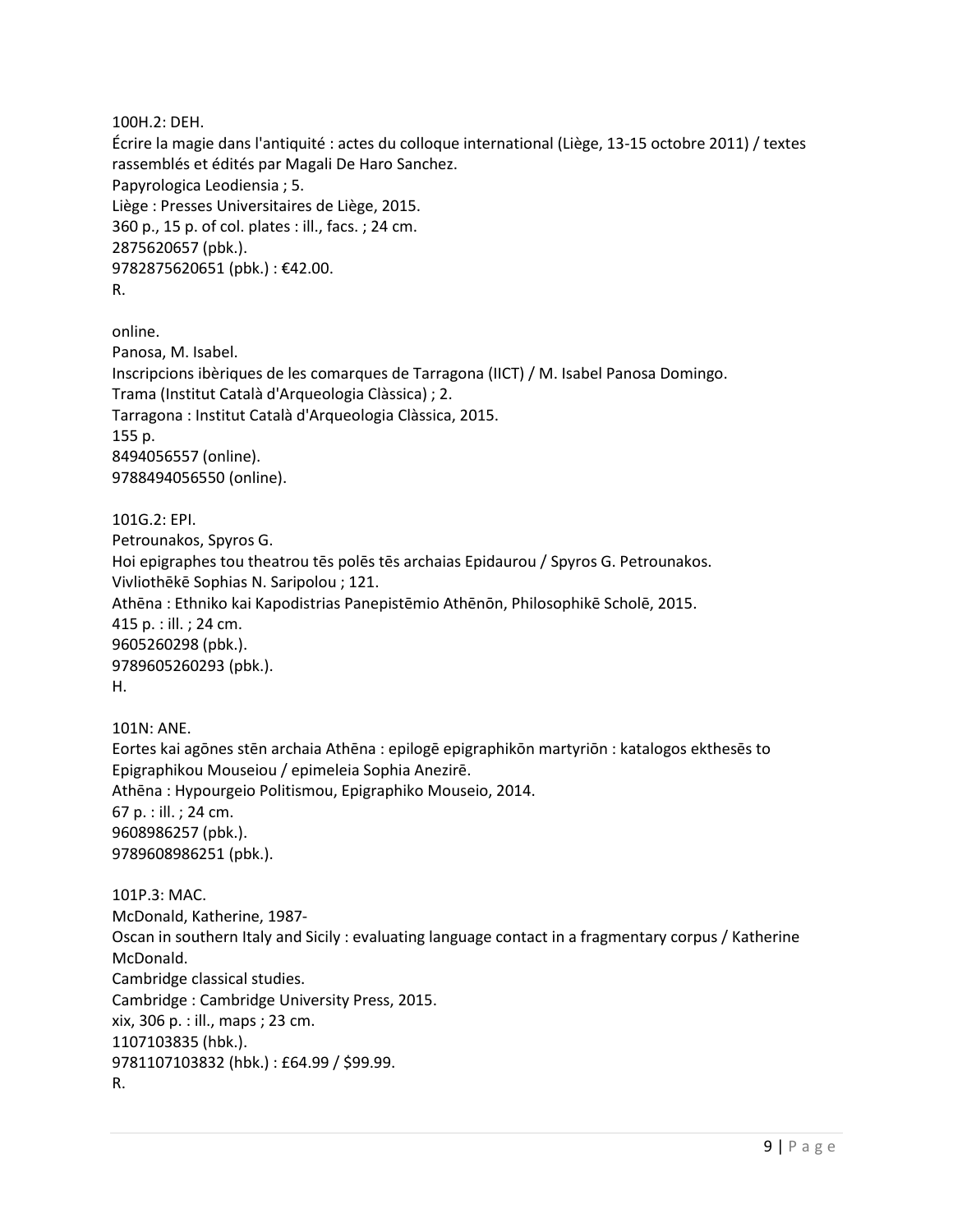#### <span id="page-9-0"></span>**102-116: PREHISTORY, ARCHAEOLOGY AND TOPOGRAPHY**

102F: VID. Videer, Alfred. À l'écoute du disque de Phaistos / Alfred Videer. Tusson, Charente : Du Lérot, éditeur, 2014. 83 p. : ill. (some col.) ; 22 cm. 2355480915 (pbk.). 9782355480911 (pbk.) : €16.00.

103E: COM.

Mazet, Christian.

Le muséum étrusque d'Antoine Vivenel : catalogue raisonné de la collection étrusque et italique du musée Antoine Vivenel de Compiègne / Christian Mazet ; préfaces de Claire Iselin et Françoise Gaultier. Cinisello Balsamo, Milan : Silvana editoriale ; [Compiègne] : Association des amis des musées Antoine Vivenel et de la figurine historique de Compiègne, [2015]. 189 p. : ill. (chiefly col.), ports ; 28 cm. 8836631207 (pbk.). 9788836631209 ( pbk.) : €28.00.

103E.7: GIO. Giovanelli, Enrico. Scarabei e scaraboidi in Etruria, Agro Falisco e Lazio arcaico dall'VIII al V sec. a.C. / Enrico Giovanelli. 1a ed. Aristonothos. Quaderni ; n. 3 (2015). Trento : Tangram edizioni scientifiche, 2015. 466 p. : ill., maps ; 30 cm. 8864581030 (pbk.). 9788864581033 (pbk.): €42.00. **INSTITUTE OF CLASSICAL STUDIES: OCTOBER 2015 ACCESSIONS LIST**

104D: HAN. Understanding Roman frontiers : a celebration for Professor Bill Hanson / edited by David J. Breeze, Rebecca H. Jones and Ioana A. Oltean. Edinburgh : John Donald, an imprint of Birlinn, 2015. xxxiii, 398 p. : ill., maps, plans ; 26 cm. 1906566852 (hbk.). 9781906566852 (hbk.) : £30.00. B.

ST.17. Retorica, scuola, religioni ad Antiochia (IV-V sec. d.C.) / [Alessandro Saggioro, editoriale]. Studi e materiali di storia delle religioni ; 81,1 (gennaio-giugno 2015). Roma : Morcelliana, 2015. 347 p. : ill. ; 23 cm. 8837229046 (pbk.). 9788837229047 (pbk.) : €30.00.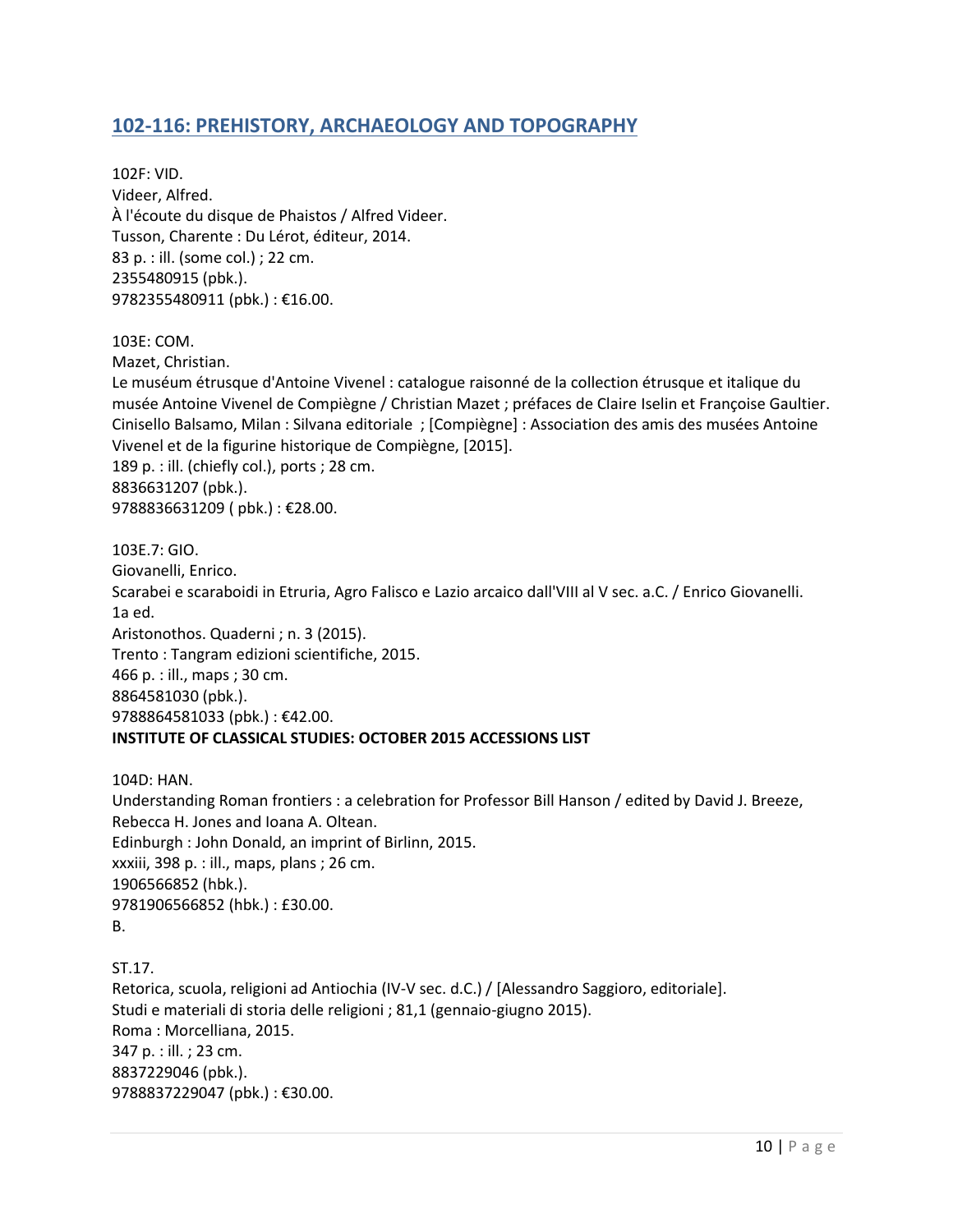X107C: DRE.

Die Surveys im Hermos- und Kaystrostal und die Grabungen an den Thermen von Metropolis (Ionien) sowie am Stadion von Magnesia am Mäander : neue Methoden und Ergebnisse : Ergebnisse der internationalen und interdisziplinären Konferenz an der Universität Erlangen-Nürnberg vom 3.11.2012 / Boris Dreyer (Hg.). Orient & Occident in antiquity ; v. 1.

Berlin : Lit, 2014. 199 p. : ill. (some color), maps, plans ; 30 cm. 3643124007 (pbk.). 9783643124005 (pbk.) : €39.90.

108A.2: HER. Thonis-Heracleion in context / edited by Damian Robinson and Franck Goddio. Oxford Centre for Maritime Archaeology monograph ; 8. Oxford : Oxford Centre for Maritime Archaeology, 2015. xiii, 319 p. : ill. (chiefly col.), maps (chiefly col.) ; 31 cm. 1905905335 (hbk.). 9781905905331 (hbk.) : £45.00. R.

X109A: PAP. Identity/identities in late medieval Cyprus : papers given at the ICS Byzantine Colloquium, London, 13-14 June 2011 / edited by Tassos Papacostas and Guillaume Saint-Guillain. Nicosia : Cyprus Research Centre, 2014. xi, 390 p. : ill. (some col.), facsims., plans ; 29 cm. 9963081355 (hbk.). 9789963081356 (hbk.) : €20.00.

109E: BON. Bonnin, Grégory. De Naxos à Amorgos : l'impérialisme athénien vu des Cyclades à l'époque classique / Grégory Bonnin. AUSONIUS - Publications. Scripta antiqua ; 75. Pessac : Ausonius Éditions : Diffusion De Boccard, 2015. 371 p. : ill. ; 24 cm. 2356131361 (pbk.). 9782356131362 (pbk.) : €25.00. H.

112C: PEL. Lilimpakē-Akamatē, Maria. Anatoliko nekrotapheio Pellas : anaskaphikes periodoi 1991 - 2007 / Maria Lilimpbakē-Akamatē ; Nikos Akamatēs. Thessalonikē : Angelos Ath. Altintzēs, 2014. 479 p. : ill. (some col.), , plans ; 28 cm. 9609366392 (pbk.). 9789609366397 (pbk.).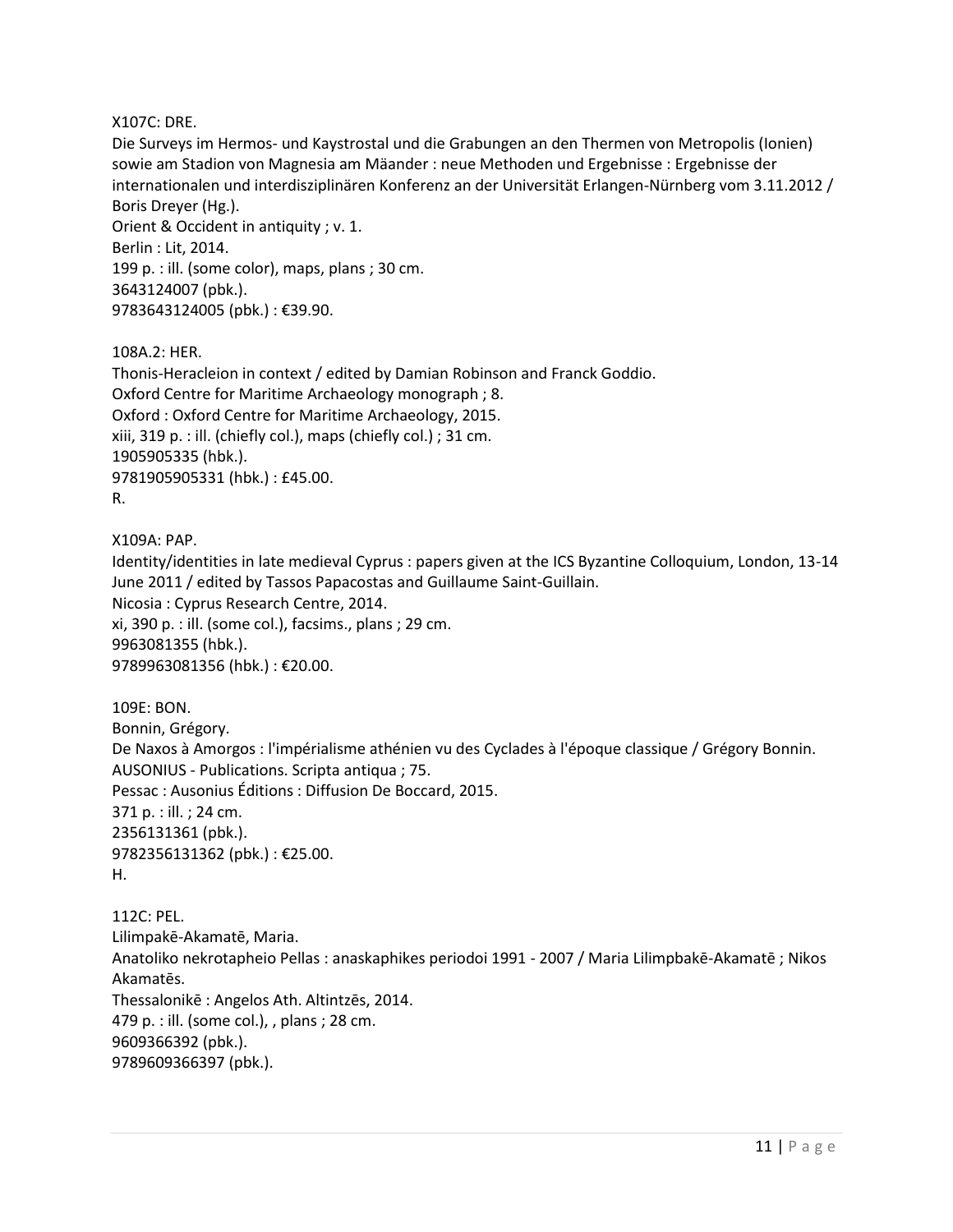112C: THE. Berman, Daniel William. Myth, literature, and the creation of the topography of Thebes / Daniel W. Berman. Cambridge : Cambridge University Press, 2015. x, 190 p. : maps ; 24 cm. 1107077362 (hbk.). 9781107077362 (hbk.) : £60.00 / \$95.00. H.

113D.7: GEN. Nel segno di Augusto : la Liguria e il principe / [catalogo a cura di Marta Conventi]. Genova : Sagep editori, 2014. 63 p. : ill. (some col.), map ; 24 cm. 8863733317 (pbk.). 9788863733310 (pbk.) : €12.00.

X113E: CHI. Paolucci, Giulio. Canopi etruschi : tombe con ossuari antropomorfi dalla necropoli di Tolle (Chianciano Terme) / Giulio Paolucci. Monumenti etruschi ; 13. Roma : GB, Giorgio Bretschneider editore, 2015. 2 v. (414 p. ; 312, 289 p. of plates) : ill., maps, plans ; 30 cm. + 1 folded sheet (54 x 25 cm folded to 14 x 25 cm). 8876892842 (set : pbk.). 9788876892844 (set : pbk.) : €390.00. H. or R.

X113J: GOR. Gorski, Gilbert. The Roman Forum : a reconstruction and architectural guide / Gilbert J. Gorski, James E. Packer. New York : Cambridge University Press, 2015. xxii, 437 p., [4] leaves of folding plates : ill. (mostly col.), plans ; 24 x 31 cm. 0521192447 (hbk.). 9780521192446 (hbk.) : £150.00 / \$250.00. R.

X113K: PAL. Palatine East excavations. Vol. 2, The finds / edited by Archer St. Clair. Rome : De Luca, 2014. 253 p. : ill., plans ; 31 cm. 8865572078 (hbk.). 9788865572078 (hbk.) : €60.00.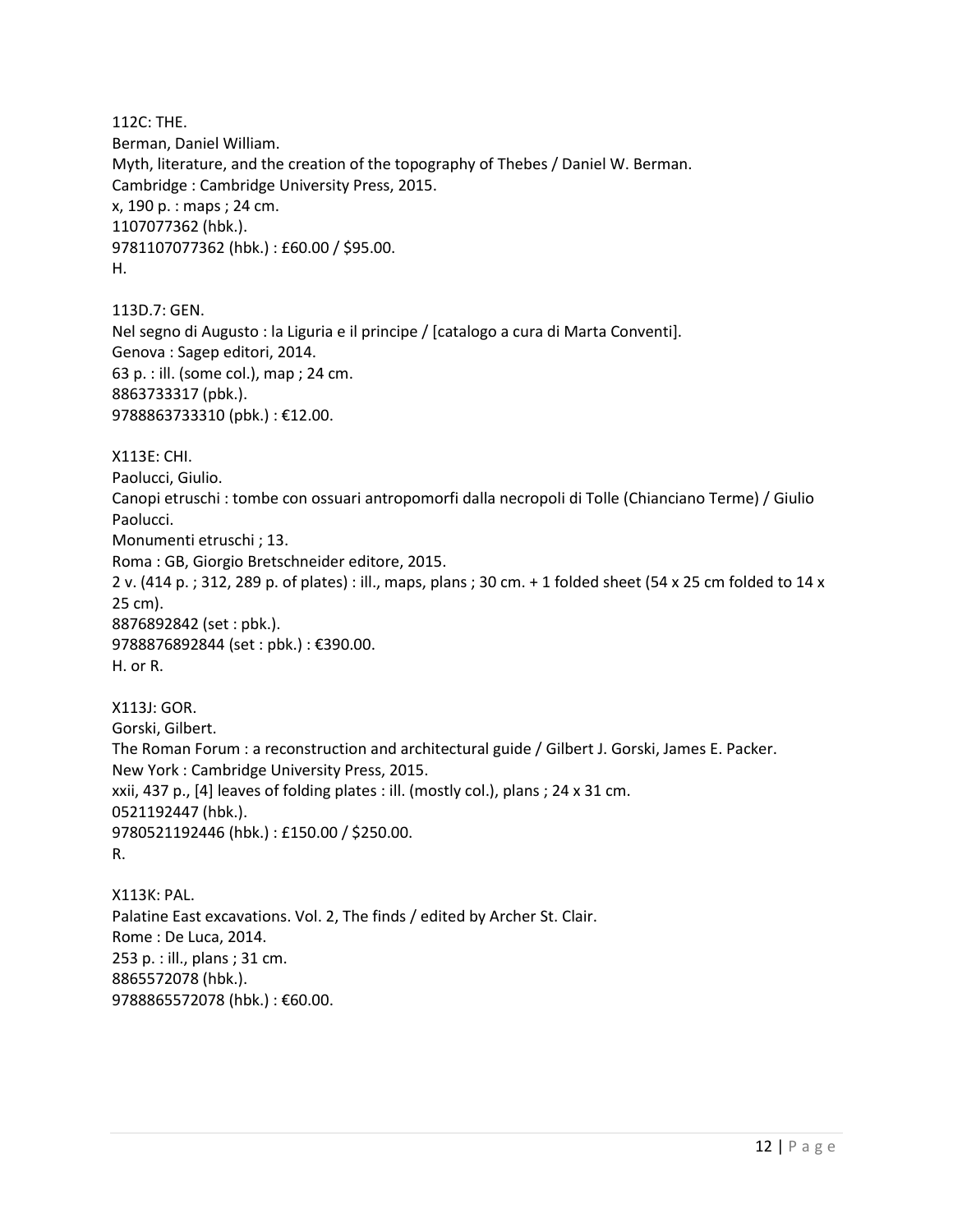114H: NÎM. Teyssier, Eric. Nîmes, la romaine / Éric Teyssier. Nîmes : Alcide, 2014. 315 p. : col. ill., col. maps ; 24 cm. 2917743697 (pbk.). 9782917743690 (pbk.) : €24.90.

116A: LUN. Lundock, Jason. A study of the deposition and distribution of copper alloy vesssels in Roman Britain / Jason Lundock. Archaeopress Roman archaeology ; 9. Oxford : Archaeopress Publishing, 2015. vi, 258 p. : ill. (some col.), maps ; 30 cm. 1784911801 (pbk.). 9781784911805 (pbk.) : £38.00. B.

116F Copy 6: ROB. Robertson, Anne S. The Antonine Wall : a handbook to Scotland's Roman frontier / Anne S. Robertson. 6th ed. / revised and edited by Lawrence Keppie. Glasgow : Glasgow Archaeological Society, 2015. 143 p. : [76] ill., maps, plans, port. ; 21 cm. 0902018140 (pbk.). 9780902018143 (pbk.) : £9.95. B.

## <span id="page-12-0"></span>**117-119: ANCIENT HISTORY**

119i.3: MAC. McHugh, John S. The Emperor Commodus : god and gladiator / John S. McHugh. Barnsley, South Yorkshire : Pen & Sword Military, 2015. xxi, 293 p., [16] p. of plates : ill., maps, ports ; 24 cm. 1473827558 (hbk.). 9781473827554 (hbk.) : £25.00 / \$39.95. R.

119L: SYV. Syvänne, Ilkka. Military history of late Rome 284-361 / by Ilkka Syvanne. Barnsley : Pen & Sword Military, 2015. xii, 435 p., [16] p. of col. plates : ill., maps ; 24 cm. 1848848552 (hbk.). 9781848848559 (hbk.) : £30.00 / \$44.95. R.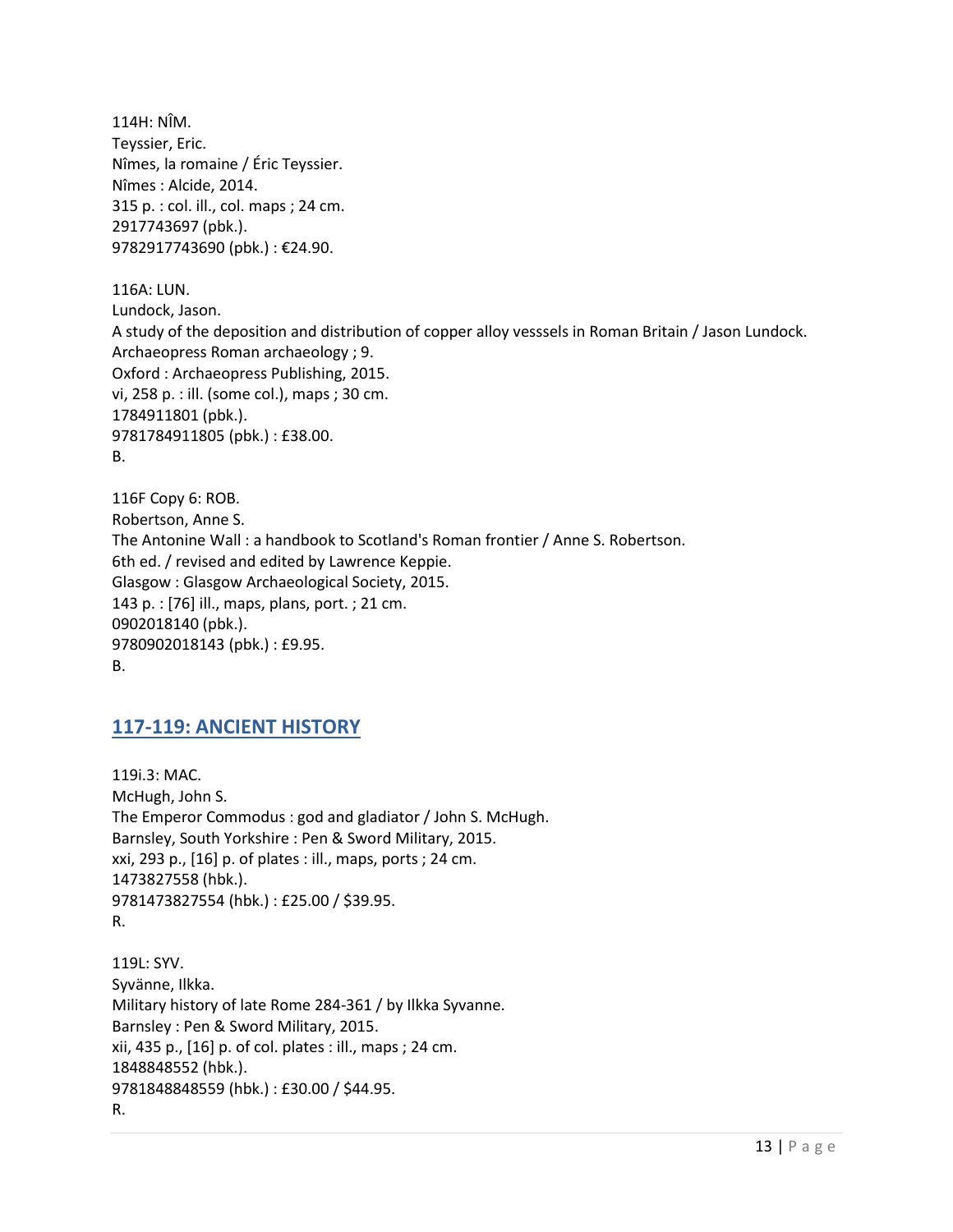119M: MAR. L'imperatore Giuliano : realtà storica e rappresentazione / a cura di Arnaldo Marcone. 1a ed. Le Monnier Università. Studi sul mondo antico ; 3. Firenze : Le Monnier Università, 2015. vi, 349 p. : ill. ; 24 cm. 8800745865 (pbk.). 9788800745864 (pbk.) : €28.00. R.

#### <span id="page-13-0"></span>**121: POLITICS AND LAW**

121D: HAN. Hansen, Mogens Herman, 1940- Political obligation in ancient Greece and in the modern world / by Mogens Herman Hansen. Scientia Danica. Series H, Humanistica 8 ; v. 10. Copenhagen : Det Kongelige Danske videnskabernes selskab, 2015. 75 p. ; 23 cm. 8773043915 (pbk.). 9788773043912 (pbk.) : D.kr.80. H.

121J: MAG. Lex rivi hiberiensis : diritto e tecnica in una comunità di irrigazione della Spagna romana : giornate di studio in ricordo di Giorgio Luraschi, Milano, 2-3 luglio 2012 / a cura di Lauretta Maganzani, Chiara Buzzacchi. Atti di convegni (Università cattolica del Sacro Cuore. Istituto giuridico) ; 2. Napoli NA, Italia : Jovene editore, 2014. 222 p. ; 24 cm. 882432312X (pbk.). 9788824323123 (pbk.) : €22.00.

## <span id="page-13-1"></span>**122-123: RELIGION AND PHILOSOPHY**

X122B: EID. The Oxford handbook of ancient Greek religion / edited by Esther Eidinow and Julia Kindt. 1st ed. Oxford handbooks. Oxford : Oxford University Press, 2015. xxii, 708 p. : ill., plans ; 25 cm. 0199642036 (hbk.). 9780199642038 (hbk.) : £95.00. H.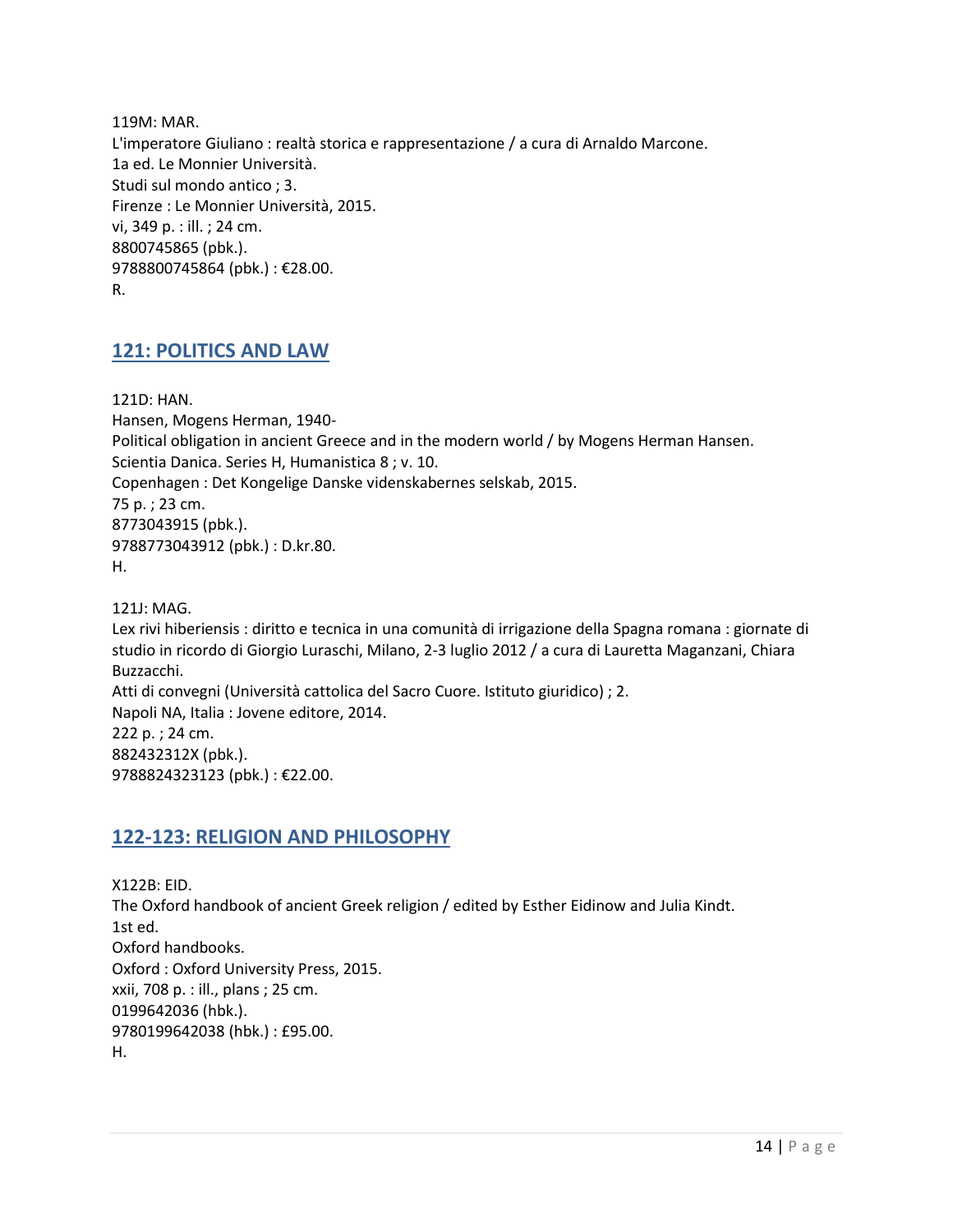122D.15: POU. Poulakē-Pantermalē, Ephē. Mouses Olympiades - Pierides : hoi sēmantikoteras tōn omadikōn Theotētōn tēs archaiotētas / Ephē Poulakē-Pantermalē. Thessalonikē : 27. Ephoreia Proïstorikōn kai Klasikōn Archaiotētōn, 2014. 75 p. : col. ill. ; 23 x 24 cm. 9603861618 (pbk.). 9789603861614 (pbk.).

122E: WAL. Walker, Henry J., 1959- The twin horse gods : the dioskouroi in mythologies of the ancient world / Henry John Walker. Library of classical studies ; v. 11. London : New York : I B Tauris, 2015. ix, 271 p. ; 22 cm. 1784530034 (hbk.). 9781784530037 (hbk.) : £62.00. H. or R.

122M: WIN. Winter, Bruce W. Divine honours for the Caesars : the first Christians' responses / Bruce W. Winter. Grand Rapids, Michigan ; Cambridge : William B. Eerdmans Publishing Company, 2015. x, 338 p. ; 23 cm. 0802872573 (pbk.). 9780802872579 (pbk.) : £23.99 / \$35.00. R.

123E: MAR. Causation and creation in late antiquity / edited by Anna Marmodoro and Brian D. Prince. Cambridge : Cambridge University Press, 2015. xi, 299 p. ; 24 cm. 1107061539 (hbk.). 9781107061538 (hbk.) : £60.00 / \$95.00. H. or R.

123G: SCH. Schlosser, Joel Alden. What would Socrates do? : self-examination, civic engagement, and the politics of philosophy / Joel Alden Schlosser, [Julian Steward Chair in the Social Sciences, Deep Springs College]. New York ; Cambridge : Cambridge University Press, 2014. xiv, 198 p. ; 24 cm. 1107067421 (hbk.). 9781107067424 (hbk.) : £55.00 / \$90.00. 1107672260 (pbk.). 9781107672260 (pbk.). H.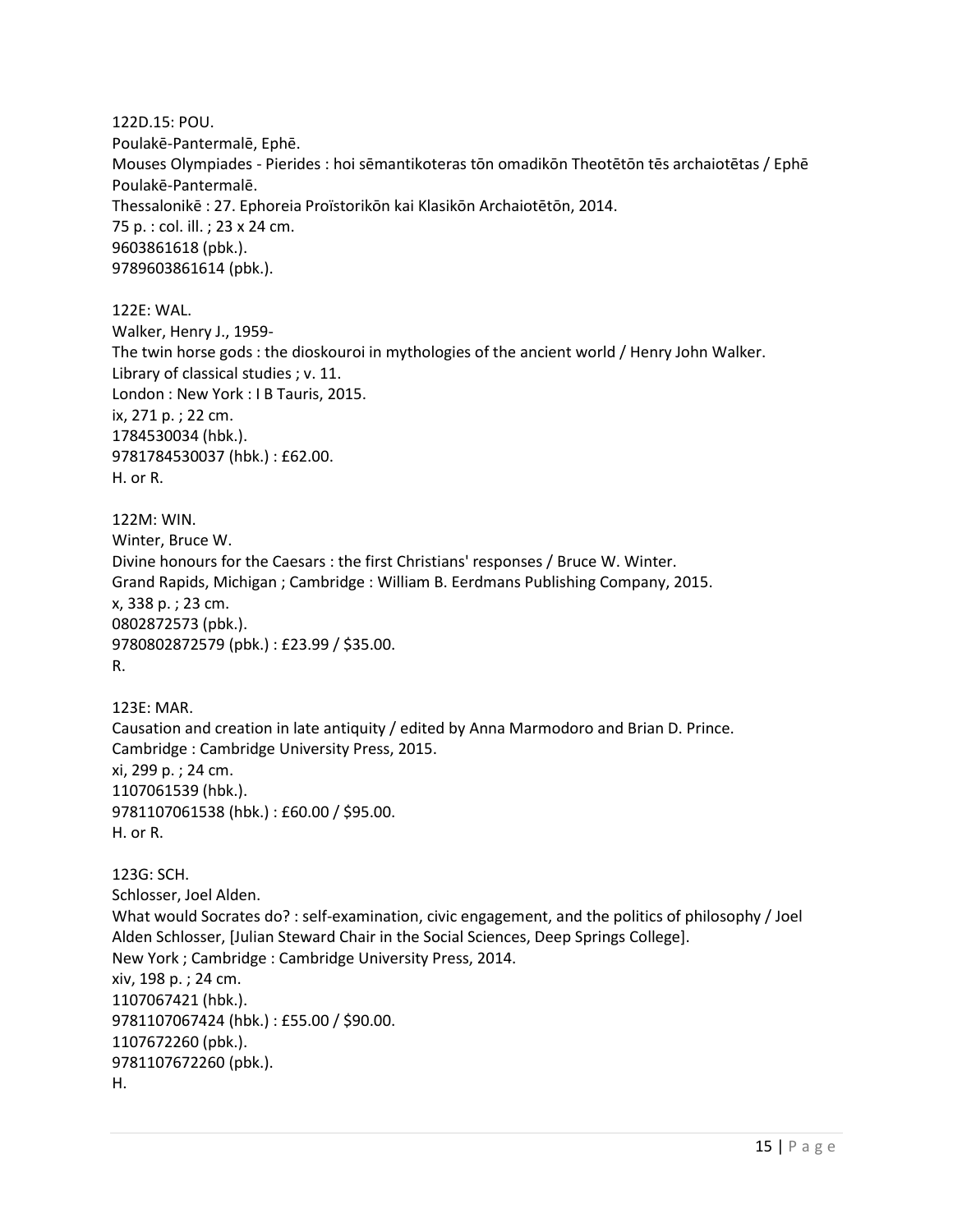#### <span id="page-15-0"></span>**128-135: ART**

130A: CHR. Christie, Manson & Woods. Antiquities : Thursday 24 October 2013. London : Christie's, [2013]. 133 p. : ill. (mostly col.), ports ; 27 cm. PELOPS 1174.

130A: CHR. Christie, Manson & Woods. Antiquities : Wednesday 1 October 2014. London : Christie's, [2014]. 143 p. : ill. (mostly col.), ports ; 27 cm. HERM 1561.

130A: CHR. Christie, Manson & Woods. Antiquities : Wednesday 15 April 2015. London : Christie's, [2015]. 133 p. : ill. (mostly col.), ports ; 27 cm. LIVIA - 10372.

130A: CHR. Christie, Manson & Woods International Inc. Antiquities : Thursday 4 June 2015. New York : Christie's, [2015]. 145 p. : ill. (mostly col.), ports ; 27 cm. NEBU - 3748.

130A: CHR. Christie, Manson & Woods International Inc. Antiquities : Thursday 9 June 2011. New York : Christie's, [2011]. 166 p. : ill. (mostly col.), ports ; 27 cm. PAN - 2450.

130A: CHR. Christie, Manson & Woods International Inc. Antiquities : Wednesday 7 December 2011. New York : Christie's, [2011]. 209 p. : ill. (mostly col.), ports ; 27 cm. SELENE - 2490.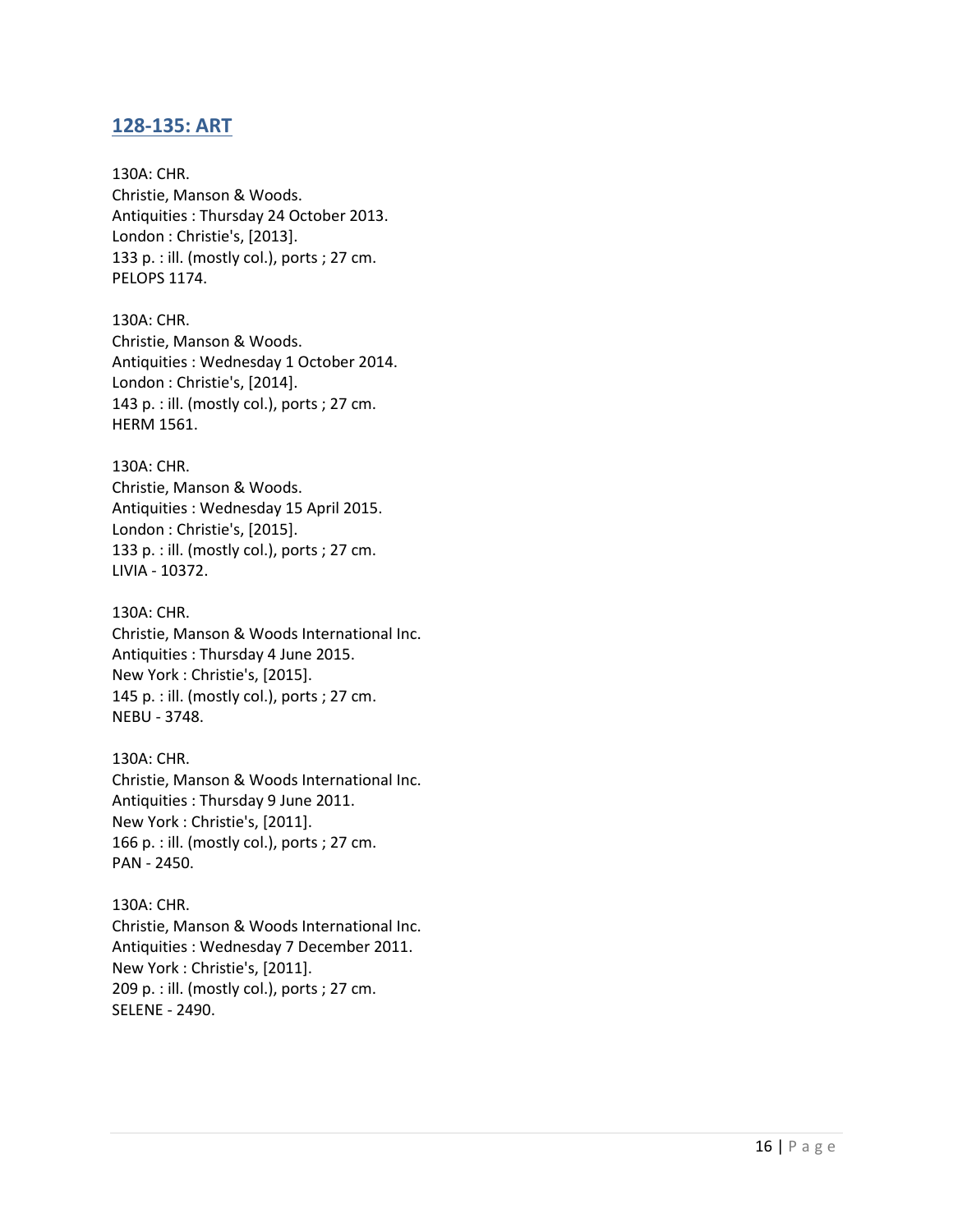130A: CHR. Christie's Paris. Archéologie, Art islamique : collections Léon Rodrigues-Ely, Joseph Soustiel et à divers : 06 mai 2015. Paris : Christie's, [2015]. 78 p. : ill. (mostly col.), ports ; 27 cm. BYZANCE - 4052.

130A: CHR. Christie's Paris. Archéologie : collection Pierre et Claude Vérité : 20 décembre 2011. Paris : Christie's, [2011]. 98 p. : ill. (mostly col.), ports ; 27 cm. HORUS - 1063.

131A: DAE.

Power and pathos : bronze sculpture of the Hellenistic world / edited by Jens M. Daehner and Kenneth Lapatin.

Los Angeles, CA : J. Paul Getty Museum, 2015. 367 p. : ill. (some col.), map ; 30 cm. 1606064398 (hbk.). 9781606064399 (hbk.) : \$65.00. 1606064401 (pbk.). 9781606064405 (pbk.). H.

XST.20.

La collezione di antichità Pallavicini Rospigliosi / a cura di Daniela Candilio e Matilde De Angelis d'Ossat ; testi di Daniela Candilio, Matilde De Angelis d'Ossat, Maria Grazia Granino Cecere ed Emanuela Paribeni ; con un'appendice di Antonella Parisi. Monumenti antichi ; 71. Serie miscellanea ; v. 17. Roma : Giorgio Bretschneider editore, 2014.

222 p., 90 p. of plates : ill. (some col.) ; 34 cm. 8876892834 (pbk.). 9788876892837 (pbk.) : €220.00.

H. or R.

131K.2: DIT. Ditsch, Steven. Dis Manibus : die römischen Grabdenkmäler aus der Pfalz / Steven Ditsch. Reihe C--Archäologische Forschungen in der Pfalz ; 3. Neustadt an der Weinstrasse : Selbstverl. der Stiftung zur Förderung der Pfälzischen Geschichtsforschung, 2011. xvii, 257 p., 13, 93 p. of plates : ill. (some col.), maps ; 31 cm. 3942189062 (corrected ISBN : hbk.). 97839421890604 (incorrect ISBN : hbk.). 9783942189064 (corrected ISBN : hbk.) : €62.00.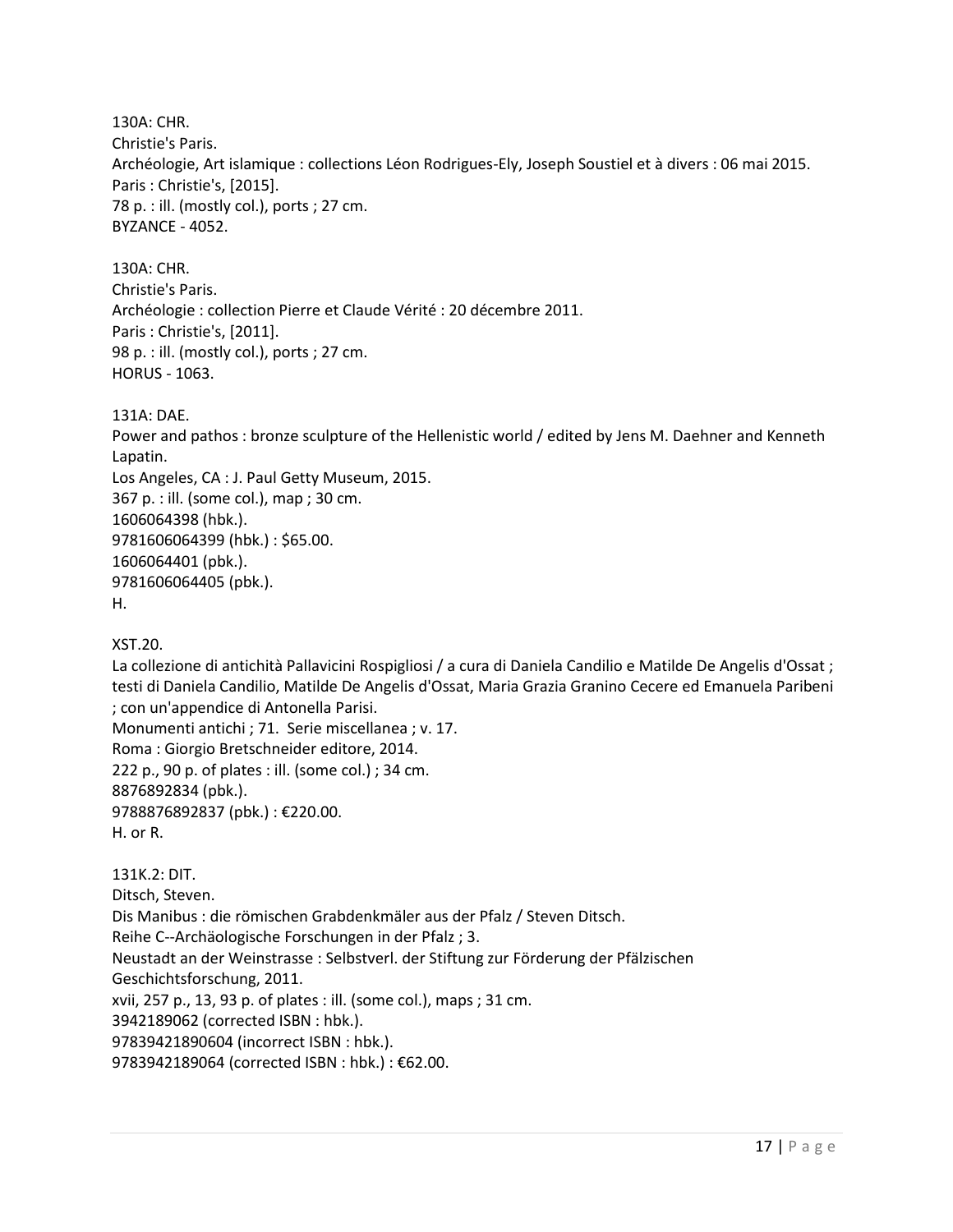132A Copy 1: G99.

Corpus vasorum antiquorum Deutschland. Band 99, Berlin, Antikenmuseum ehemals Antiquarium. Band 16, Attische Salbgefässe / bearbeitet von Nina Zimmermann- Elseify. München : C.H. Beck, 2015. 127 p., 24 p. of plates, 60 p. of col. plates : ill. ; 33 cm. 3406683533 (hbk.). 9783406683534 (hbk.) : €98.00. H.

X132A: SWI 10. Corpus vasorum antiquorum. Schweiz. Basel, Antikenmuseum und Sammlung Ludwig. Fasz. 5 / von Vera Slehoferova. Corpus vasorum antiquorum. Schweiz ; Faszikel 10. Basel : Schwabe, 2015. 86 p., 64 p. of plates : ill. ; 33 cm. 3796534627 (Fasz. 5 : hbk.). 9783796534621 (Fasz. 5: hbk.) : Sw.fr.135.

online.

Morais, Rui. A colecção de vasos gregos do Museu de Farmácia [electronic resource] / Rui Morais. Classica instrumenta : monografias de historia de arte e arqueologia. Coimbra : Imprensa da Universidade de Coimbra, 2011. 1 online resource (77 p. : col. ill.). 9892601343 (pbk.). 9892602102 (electronic). 9789892601342 (pbk.) : €17.00. 9789892602103 (electronic).

online.

Morais, Rui.

Vasos gregos da coleção D. Manuel de Lancastre [electronic resource] / Rui Morais, Rui M. S. Centeno. Classica instrumenta : monografias de historia de arte e arqueologia. Coimbra : Imprensa da Universidade de Coimbra, 2015. 1 online resource (90 p. : col. ill.). 9892609581 (pbk.). 9789892609584 (pbk.) : €21.00. 9892609530 (electronic). 9789892609539 (electronic). 132G: GRA.

Grabow, Eva. Der Hahn - Haustier oder Dämon? : Studien zu griechischen Vasenbildern / Eva Grabow. Boreas. Beiheft ; 11. Münster : Scriptorium, 2015. viii, 95 p., 23 p. of plates : ill. ; 28 cm. 3932610539 (pbk.). 9783932610530 (pbk.) : €45.00.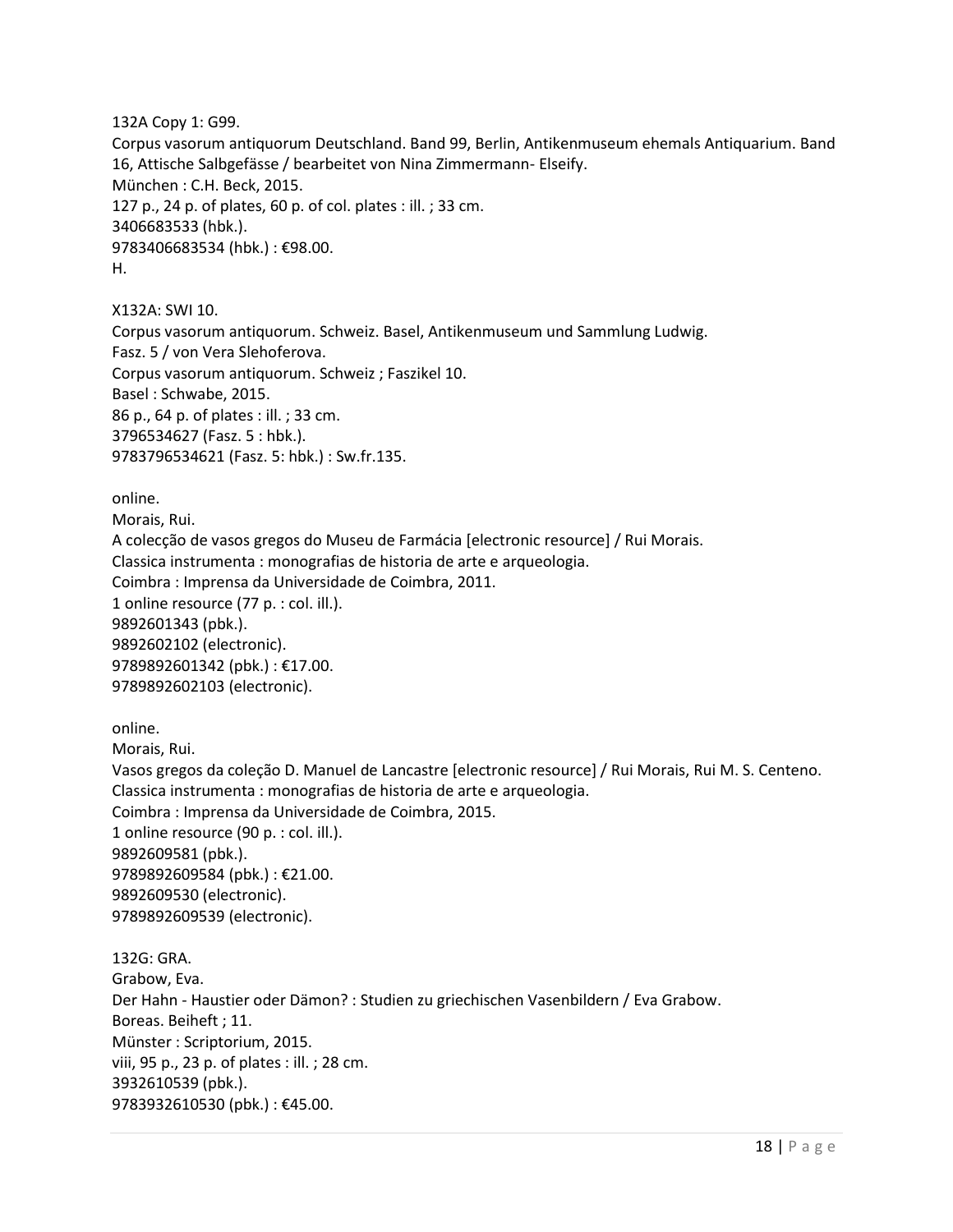133A: CAM. The Cambridge history of painting in the classical world / edited by J.J. Pollitt. New York : Cambridge University Press, 2014. xxii, 477 p., [112] p. of plates : ill. (some col.), maps, plans ; 29 cm + 1 CD -ROM (4 3/4 in.) in pocket at rear. 0521865913 (hbk.). 9780521865913 (hbk.) : £150.00 / \$250.00. H. or R.

133A.1: GAR. García, Jorge Tomás. Pausias de Sición / Jorge Tomás García. Maestri dell'arte classica ; 4. Roma : Giorgio Bretschneider editore, 2015. xii, 157 p., 25 p. of plates : ill., map, plans ; 21 cm. 8876892931 (pbk.). 9788876892936 (pbk.) : €85.00. H.

135C: CHR. Christie, Manson & Woods International Inc. Ancient jewelry : Wednesday 7 December 2011. New York : Christie's, [2011]. 96 p. : ill. (mostly col.), ports ; 27 cm. CELTIC - 2491.

## <span id="page-18-0"></span>**136: NUMISMATICS**

X136G: BUR. Amandry, Michel. Roman provincial coinage. Vol. 3, Nerva, Trajan and Hadrian (AD 96-138) / Michel Amandry and Andrew Burnett ; in collaboration with Jerome Mairat ; and with contributions by W. Metcalf, L. Bricault and M. Blet-Lemarquand. London : British Museum ; Paris : Bibliothèque Nationale de France, 2015. 2 v. (xvi, 971 p., [5], 340 p. of plates) : ill., maps ; 28 cm. 0714118273 (set : hbk.). 9780714118277 (set : hbk.) : £195.00. R.

136Q.1: JAC. Jacobson, David M. Antioch and Jerusalem : the Seleucids and Maccabees in coins / David M. Jacobson. London : Spink, 2015. viii, 168 p. : ill. (some col.), geneal. tables, maps, plans ; 23 cm. 1907427228 (hbk.). 9781907427541 (hbk.) : £30.00. H.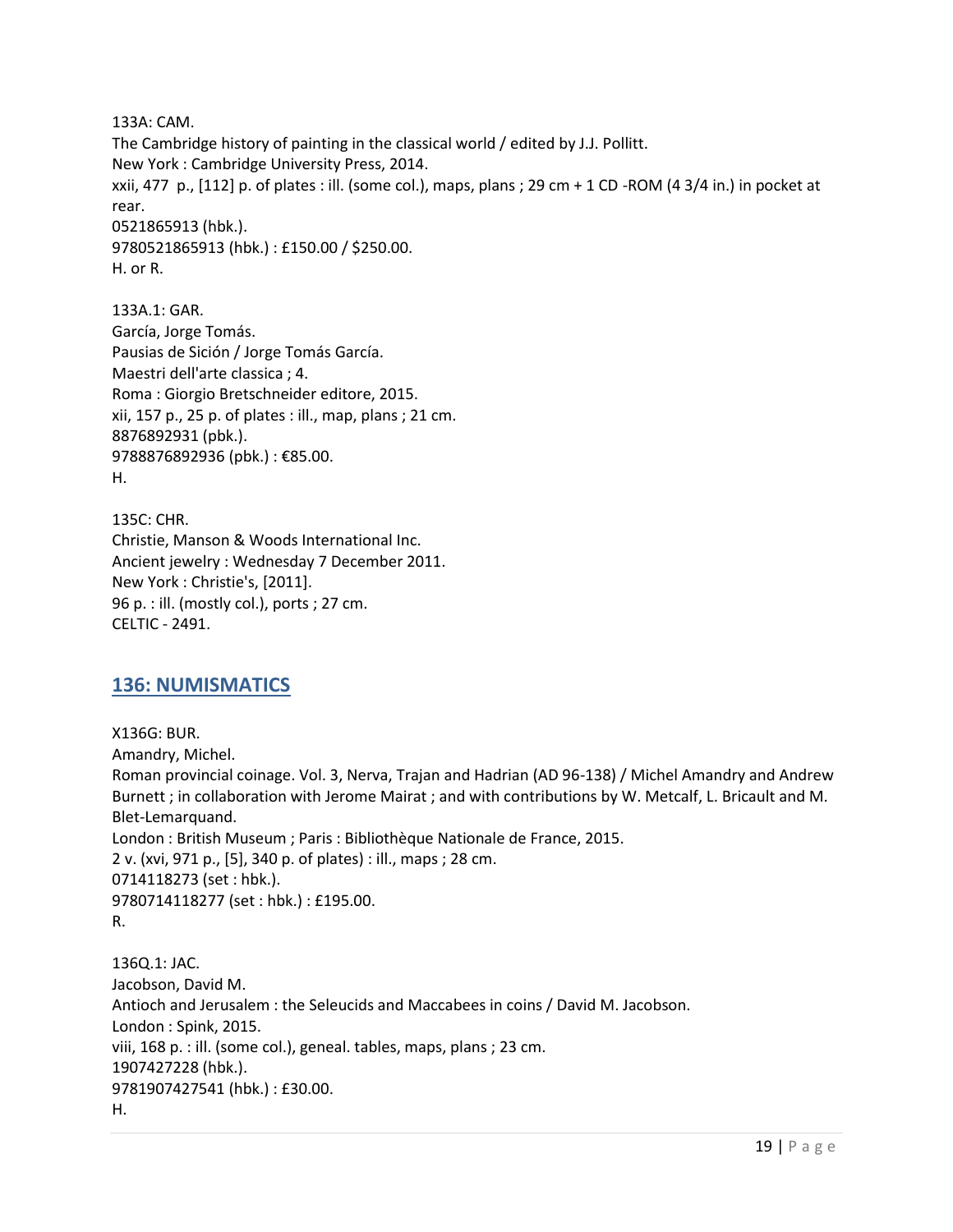#### <span id="page-19-0"></span>**152-153: ANCIENT LIFE**

152J.3: ING.

Ancient Rome and the construction of modern homosexual identities / edited by Jennifer Ingleheart. Classical presences. Oxford : Oxford University Press, 2015. xvii, 358 p. : ill. ; 22 cm. 0199689725 (hbk.). 9780199689729 (hbk.) : £70.00. R.

153A: BAK.

War as spectacle : ancient and modern perspectives on the display of armed conflict / edited by Anastasia Bakogianni and Valerie M. Hope. Bloomsbury classical studies monographs. London ; New York : Bloomsbury Academic, 2015. xiv, 454 p. : ill. ; 24 cm. 147252229X (hbk.). 9781472522290 (hbk.) : £90.00. 9781472527554 (epub). 9781472524539 (epdf). H. or R.

153A: NOB. Noble, Duncan. Dawn of the horse warriors / Duncan Noble. Barnsley, South Yorkshire : Pen & Sword Military, 2015. 176 p., [8] p. of plates : ill., maps ; 24 cm. 1783462752 (hbk.). 9781783462759 (hbk.) : £19.99 / \$34.95. H.

153C: COL. Roman military architecture on the frontiers : armies and their architecture in late antiquity / edited by Rob Collins, Matt Symonds and Meike Weber. Oxford : Oxbow Books, 2015. 142 p. : ill. (some col.), maps, plans ; 29 cm. 1782979905 (hbk.). 9781782979906 (hbk.) : £42.00. R.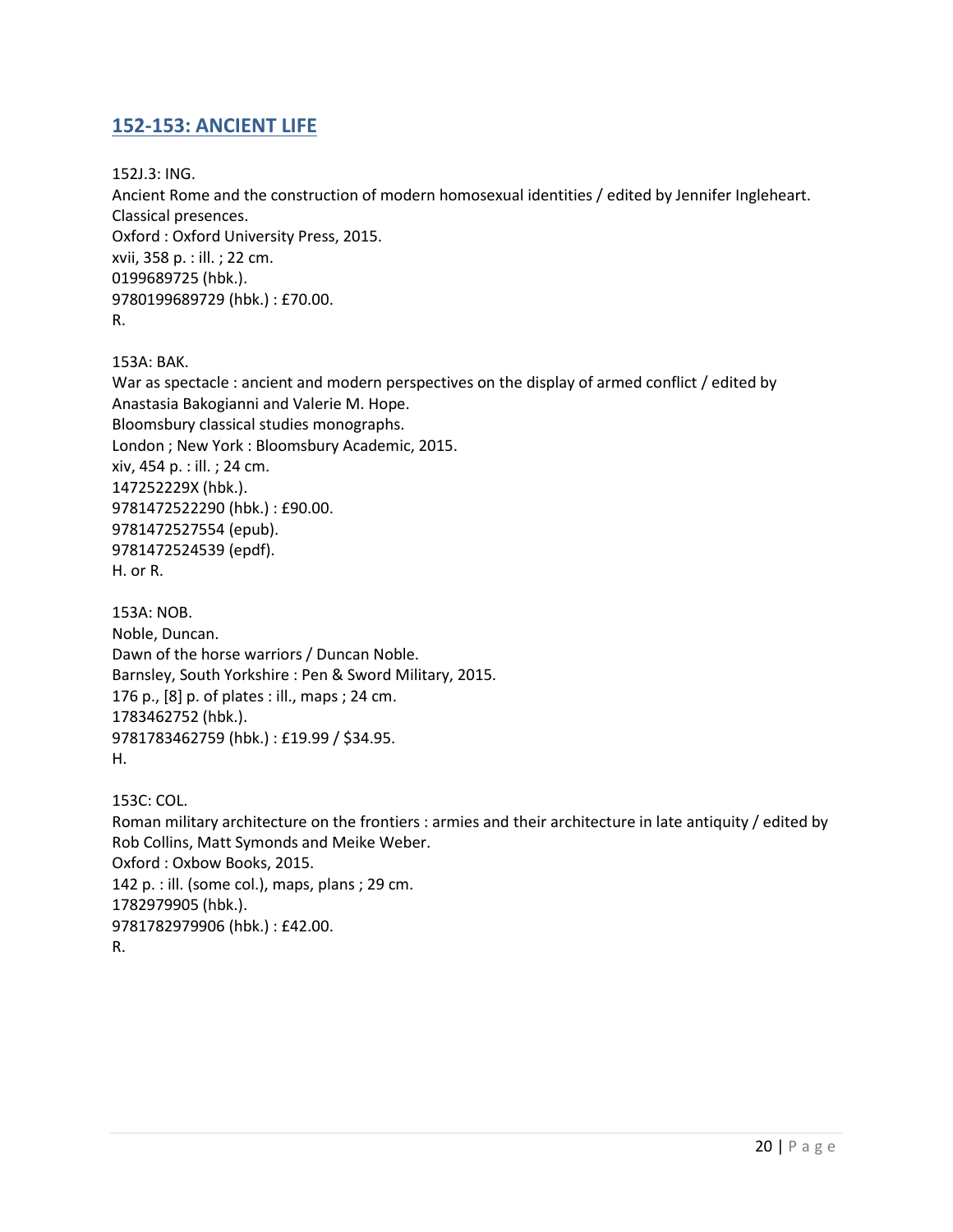153C.1: ROM. Romane, Julian. Byzantium triumphant : the military history of the Byzantines 959-1025 / by Julian Romane. Barnsley, South Yorkshire : Pen & Sword Military, 2015. xiv, 207 p., [8] p. of plates : ill. ; 24 cm. 147384570X (hbk.). 9781473845701 (hbk.) : £19.99 / \$32.95. H.

XST.12. Logeion : journal of ancient theatre. Patras : Panepistēmiakes Ekdoseis Krētēs, 2011- v. ; 24 cm. Annual. Began with vol. 1 (2011). 2241-2417.

online.

Danses imaginades, danses relatades : paradigmes iconogràfics del ball des de l'Antiguitat clàssica fins a l'Edat Mitjana = Dancing images and tales : iconography of dance from classical to Middle Age / Licia Buttà ... [et al.]. TR.A.M.A : treballs d'arqueologia de la Mediterrània antiga ; 1. Tarragona : Institut Català d'Arqueologia Clàssica, 2014. 159 p. : ill., plans ; 30 cm. 978849420341.

#### <span id="page-20-0"></span>**203-206: CLASSICAL STUDIES ETC.**

203C: KOU.

Histories epi chartou : morphes kai thēmata tēs archaiologias stēn Hellada tou 19ou aiōna / epimeleia Elena Kountourē, Stavroula Masouridē. Athēna : Hypourgeio Politismou kai Athlētismou, Genikē Dieuthynsē Archaiotētōn kai Politistikēs Klēronomias, Dieuthynsē Ethniko Archeiou Mnēmeiōn, 2013. 95 p. : col. ill., facsims, ports ; 26 cm. 9603861383 (pbk.). 9789603861386 (pbk.).

203D: TEG.

Archaiologiko Mouseio Tegeas : ena kainotomo technologiko taxidi stē gē tou mythou kai tēs historias / genikē epimeleia Anna-Vasilikē Karapanagiōtou ; epistēmonikē epimeleia Grēgorēs Grēgorakakēs, Panagiotēs Iōannidēs, Andreas Tsatsarēs. Tripolē : Archaiologiko Mouseio Tegeas, 2014. 138, [1] p. : col. ill., maps ; 25 cm. 9603861405 (pbk.). 9789603861409 (pbk.).